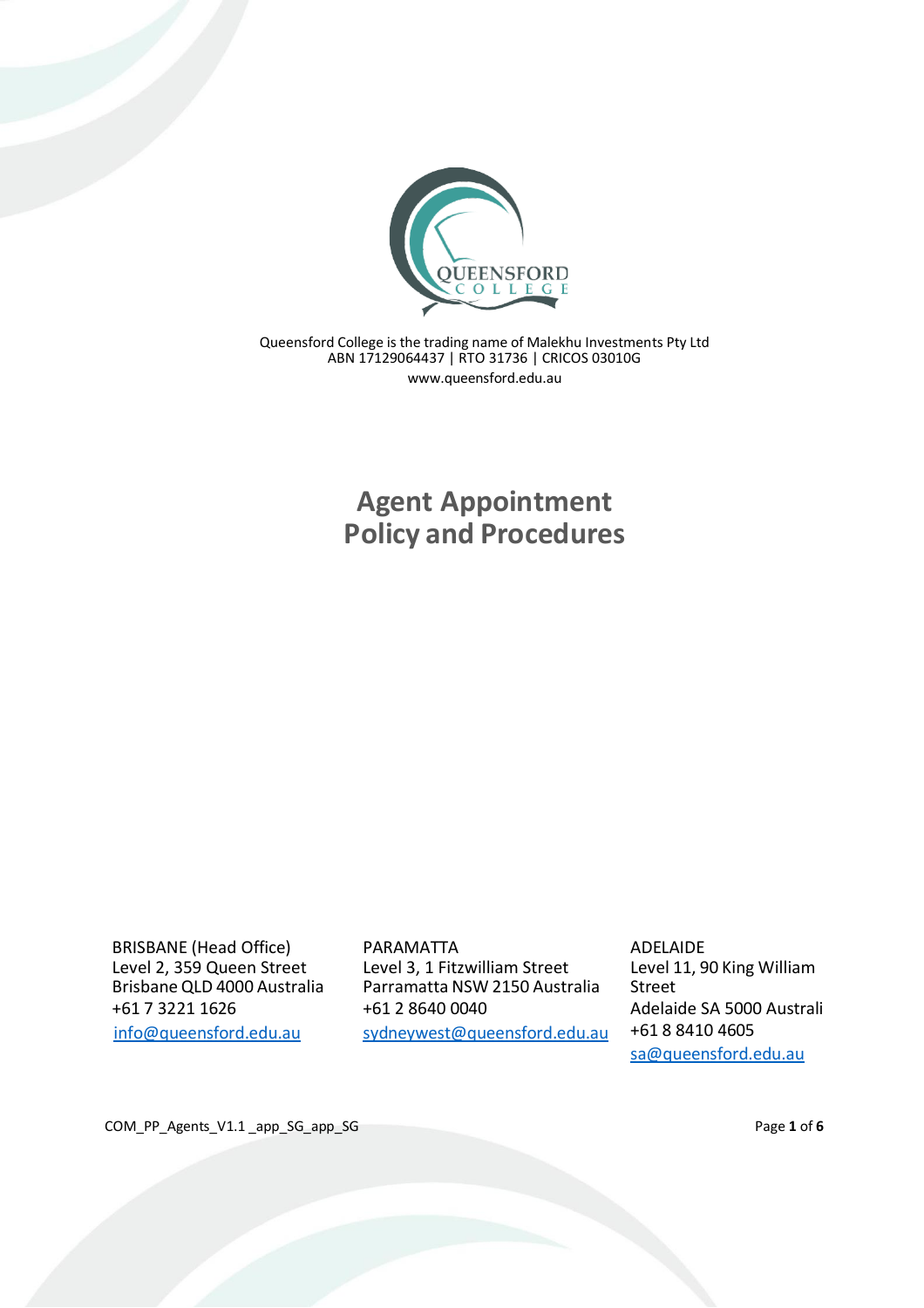**Version Control** 

| Date        | <b>Version</b> | <b>Changes made</b>                        | <b>Author</b> |
|-------------|----------------|--------------------------------------------|---------------|
| 30 Oct 2018 | $V1.0$ GD      | Released for comment                       | Gay Doyle     |
| 10 Feb 2020 | V1.1           | <b>Clarified Agent Application Process</b> | Compliance    |
|             |                |                                            | Department    |

# **Table of Contents**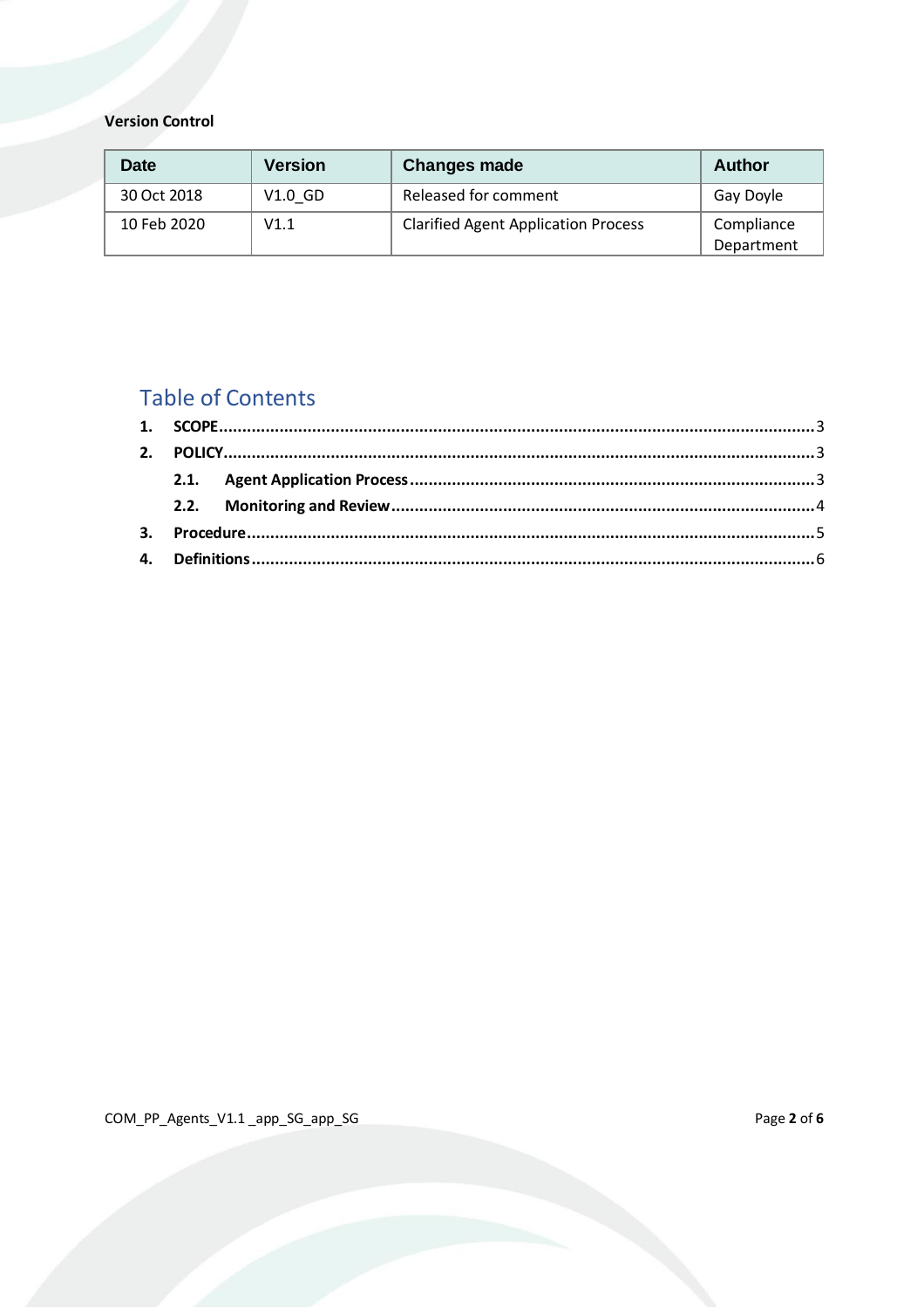## <span id="page-2-0"></span>**1. SCOPE**

Queensford College's agents are often the first point of contact between prospective students and the Australian International Education Industry. Their activities and ethics are important to Australia's reputation as a desirable destination for students. Queensford College is therefore committed to only appointing agents who will act ethically and appropriately. This policy and procedure applies to:

- Agents of Queensford College; and
- Staff of Queensford College involved in the recruitment, accreditation and monitoring of agents for Queensford College

## <span id="page-2-1"></span>**2. POLICY**

This Policy is created pursuant to the ESOS Act 2000 and Standard 4 of the National Code 2018 and outlines the steps Queensford College staff will take in the appointment of agents who meet the professional obligations required under the aforementioned legislation and standards.

### <span id="page-2-2"></span>**2.1. Agent Application Process**

Before completing an application to represent Queensford College, agents are required to be familiar with the following:

- Education Services for Overseas Students Act 2000:
- Education Services for Overseas Students Amendment Act 2014:
- The National Code of Practice for Providers of Education and Training to Overseas Students 2018
- Providers of Education and Education Services for Overseas Students Act 2000 (ESOS Act)
- The Australian Government Department of Home Affairs
- Agents Gateway
- Australian Skills Quality Authority information.

It is a requirement for an agent to keep their company or business registered at all times for the period of the agent agreement.

It is preferred that agents have completed an Education Agent Training course. International Education agents seeking to represent Queensford College are required to submit an Agent Application (available on the Queensford College website) along with their company profile and a copy of the registration of company or business. All Agents are required to nominate and include details of two referees.

In the case of newly established Agents who are unable to provide references, the application will be reviewed by Queensford College's Head of International. Should the agent's application be successful, the college will provide training and monitor agent activities closely.

Agent Agreements by default are issued for a given period of time. Upon expiry of the Agent Agreements, the agents can apply for renewal of the same.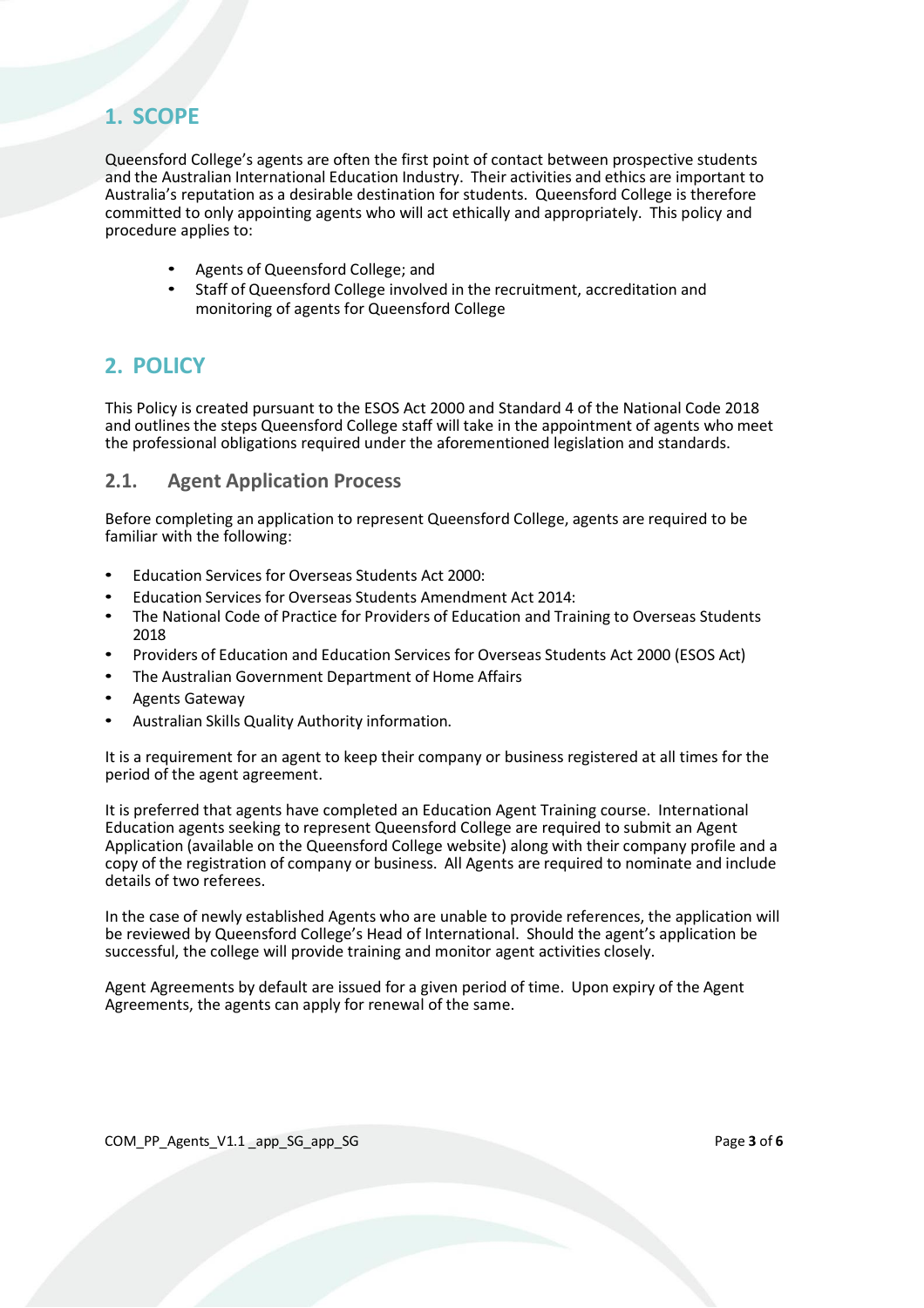### <span id="page-3-0"></span>**2.2. Monitoring and Review**

Queensford College monitors the performance of the agents on an ongoing basis using one or more of the following:

- Quality of applications received and documentation submitted
- Meeting with agents
- Feedback from students

Agent Reviews are done periodically based on:

- The number of student applications received
- Conversion rate of student application through to enrolment
- The quality of applications, student completion rate etc.
- Student feedback regarding agent

#### **Working with Subagents**

Queensford College requires all agents inform the College of any subagents who will be promoting Queensford College. It is the primary agent's responsibility to ensure that the subagents are not involved in any deceptive or misleading advertisements about Queensford College or its courses.

Details pertaining to termination are set out in the Agent Agreement.

#### **Marketing and Advertising**

Only registered agents of Queensford College are able to market and advertise course/s offered by Queensford College. Any advertisements relating to Queensford College needs to be approved prior to placement to ensure adherence with Queensford College Policies. All advertisements must contain the Queensford College's RTO number and CRICOS code.

The Agent must not engage in any unethical, misleading or deceptive advertisement on behalf of Queensford College, and must also ensure that any subagent adheres to ethical advertising practices, as per Queensford College's International Marketing Information and Practices (provided to all Agents).

A Marketing Request Form is to be completed by approved representative agents of Queensford College wishing to promote Queensford College and its courses, who are planning to use the Queensford College logo, website link or course descriptions. All relevant sections of the form must be completed and sent to Queensford College for approval.

COM PP Agents V1.1 app SG app SG **by COM** Page 4 of 6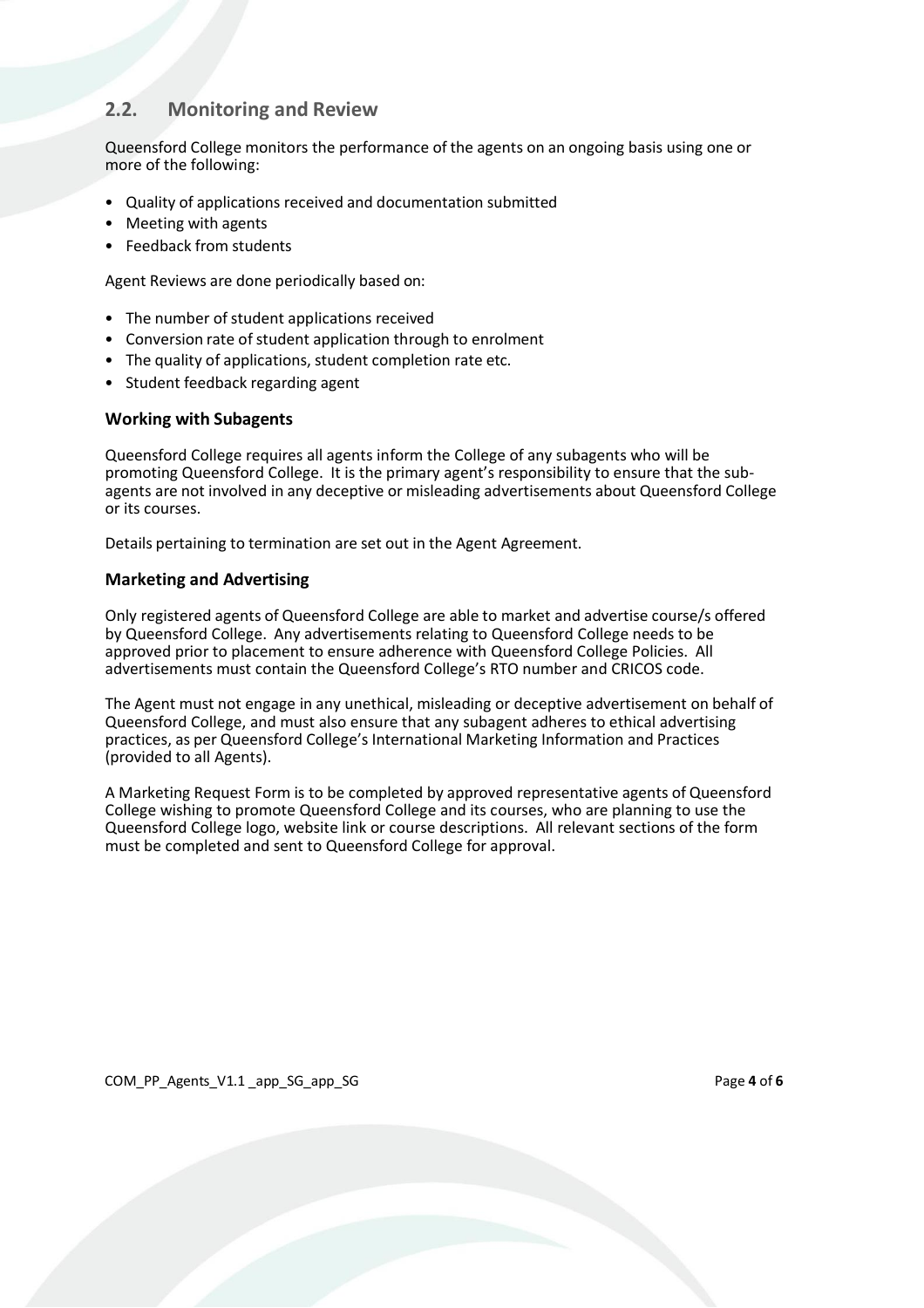# <span id="page-4-0"></span>**3. Procedure**

### **Agent Appointment Process**

|    | <b>Steps</b>                                                                                               | Who is responsible?                             | <b>Comments</b>                                                                                                                                                                                                                                                                                                                                |
|----|------------------------------------------------------------------------------------------------------------|-------------------------------------------------|------------------------------------------------------------------------------------------------------------------------------------------------------------------------------------------------------------------------------------------------------------------------------------------------------------------------------------------------|
| 1. | <b>Approved Agent Application Form</b><br>sent to prospective agent                                        | Marketing and Admin Staff                       |                                                                                                                                                                                                                                                                                                                                                |
| 2. | Completed form with<br>documentation required attached<br>and returned to Queensford<br>College            | Prospective Agent                               | Checklist:<br>• Completed agent<br>application<br>• Company profile<br>• Business registration<br>certificate<br>• PIER qualifications<br>• Other related documents                                                                                                                                                                            |
| 3. | If determined to be suitable to<br>appoint, contact referees for<br>completion of Agent Reference<br>Check | Marketing and Admin Staff                       | Contact the referees and<br>forward them the "Agent<br>Reference Check" form.<br>Must receive a minimum of<br>one referee in order to<br>appoint (where provided)<br>In case Agent is entirely new,<br>and unable to provide<br>references, appoint the agent<br>with permission of the Head<br>of International, train and<br>monitor closely |
| 4. | Once Agent Reference Check has<br>been completed, reassess to<br>determine if suitable to appoint          | Marketing and Admin Staff                       |                                                                                                                                                                                                                                                                                                                                                |
| 5. | Details of Agent updated on varies<br>Queensford databases                                                 | Marketing and Admin Staff                       |                                                                                                                                                                                                                                                                                                                                                |
| 6. | Prepare the Agent Agreement                                                                                | Marketing and Admin Staff<br>(Signed and dated) | Send a copy to the agent's<br>designated email address                                                                                                                                                                                                                                                                                         |
| 7. | Agent returns two signed original<br>copies of the agreement                                               | Prospective Agent                               | Queensford staff will then file<br>the copy under the Agent<br>Record                                                                                                                                                                                                                                                                          |
| 8. | Prepare a list to Update:<br>PRISMS/ASQAnet/Website                                                        | Marketing and Admin Staff                       | List to be provided to the<br><b>Content and Social Media</b><br>Manager on a fortnightly<br>basis - to be updated on<br>PRISMS, ASQAnet and<br>Queensford website                                                                                                                                                                             |